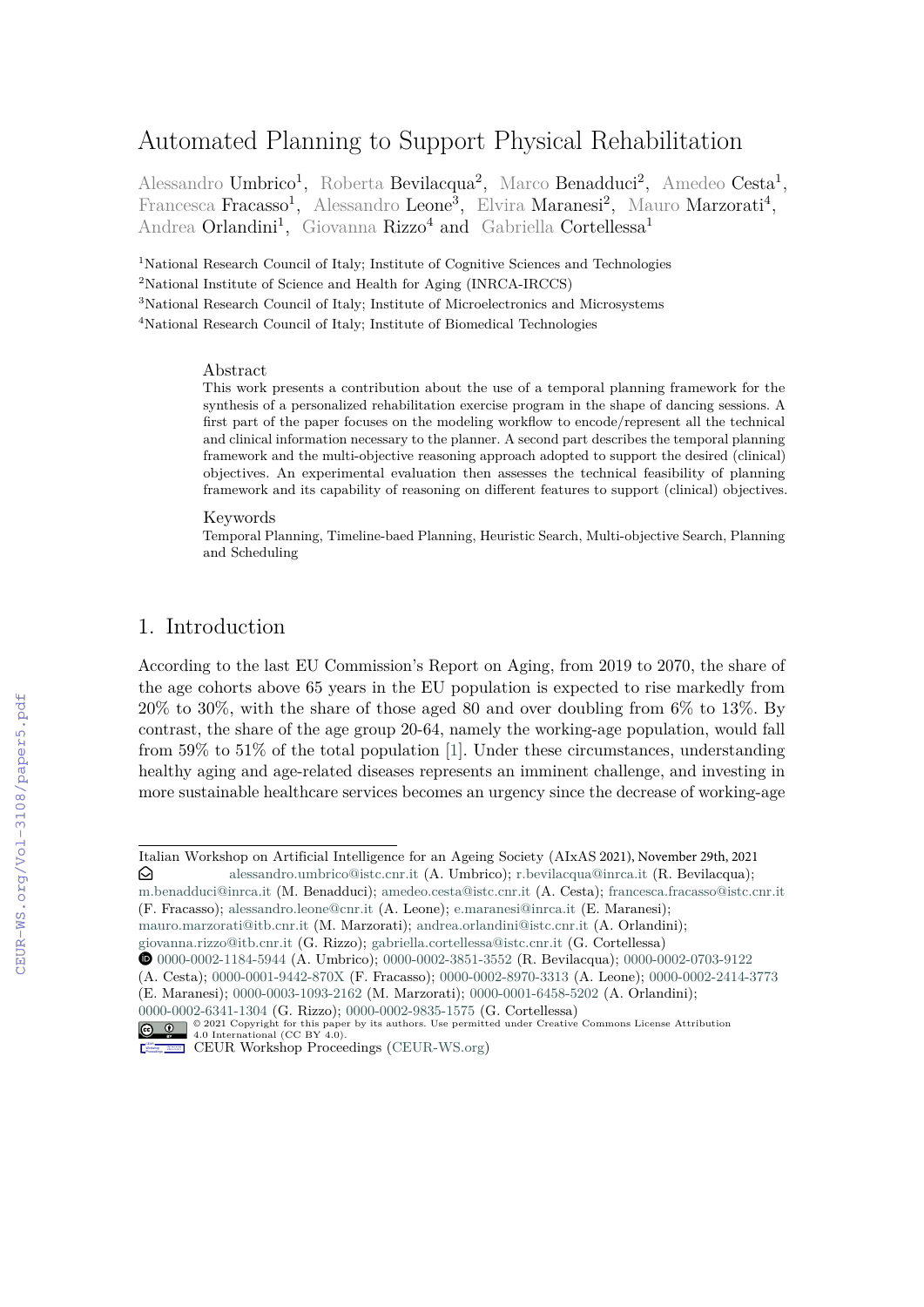population will lead to an increase in the demand of healthcare professionals in face of an increased need for a higher level of care for future assistance.

In this context, a relevant research trend is Socially Assistive Robotics which aims at realizing increasingly supportive, proactive and personalized assistive services for the aging or frail population, and current results in this field suggest the development of potential new and innovative processes in healthcare [\[2\]](#page-15-0). Many projects and research initiatives like e.g.,  $[3, 4, 5]$  $[3, 4, 5]$  $[3, 4, 5]$  $[3, 4, 5]$  do exists which have pursued this objective by focusing on different aspects of social and/or health assistance. Another example is represented by an ongoing research project, SI-Robotics that proposes a holistic approach to assistive and monitoring interventions in pro-active assisted living applications, in different contexts such as the house of an older person, hospitals and residential facilities. The offered services are tailored according to the user's needs and the context of delivering, and include: i) physical activity monitoring (occupational, leisure time and household activity) and coaching; ii) physiological monitoring (chronic diseases, ageing features, psychological status, both emotional and cognitive, stress level); iii) habits recognition, lifestyle changes and promotion; iv) physical/cognitive decline assessment and support; v) lifestyle support and physical/cognitive stimulation (nutrition, cooking, physical activity) and; vi) advanced tele-operation with caregivers. In order to address all these challenges, SI-Robotics relies, among others, on the integration of a number of AI technologies ranging from Knowledge Representation and Reasoning, for user modeling and personalization to Machine Learning and Automated Planning for a continuous proactive and adaptive assistance.

The project pursues a mixed-initiative approach by putting clinicians and therapists into the AI-based loop for the synthesis and monitoring of personalized and adaptive assistance [\[6,](#page-16-0) [7\]](#page-16-1). Automated Planning plays a central role in supporting domain experts (i.e., clinicians/therapists). Planning technologies are, in this project, crucial to support therapists in making decisions and merge clinical objectives with health needs of different end-users and different assistive scenarios.

This work focuses on the use of timeline-based planning technologies to support physical rehabilitation programs. Following a mixed-initiative methodology, plans are personalized according to the specific clinical objective selected by a therapist. Therapists specify the (clinical) objective of a rehabilitation session and the planner synthesizes a rehabilitation exercise program as a set of suitable stimuli. The planning process reasons on a number of clinical and technical features of known stimuli in order to select those that meet clinical requirements but also can be carried out correctly by users. The mixed-initiative methodology supports a continuous refinement of planning knowledge according to therapists' feedback. The paper first presents the overall therapist-in-theloop methodology pursued to elicit and continuously refine suitable planning knowledge. Then an experimental evaluation assesses the reasoning capabilities of the planner and its efficacy in addressing clinical objectives. The following section focuses on a specific target of old population and explains the role of the planning technology to support their rehabilitation programs.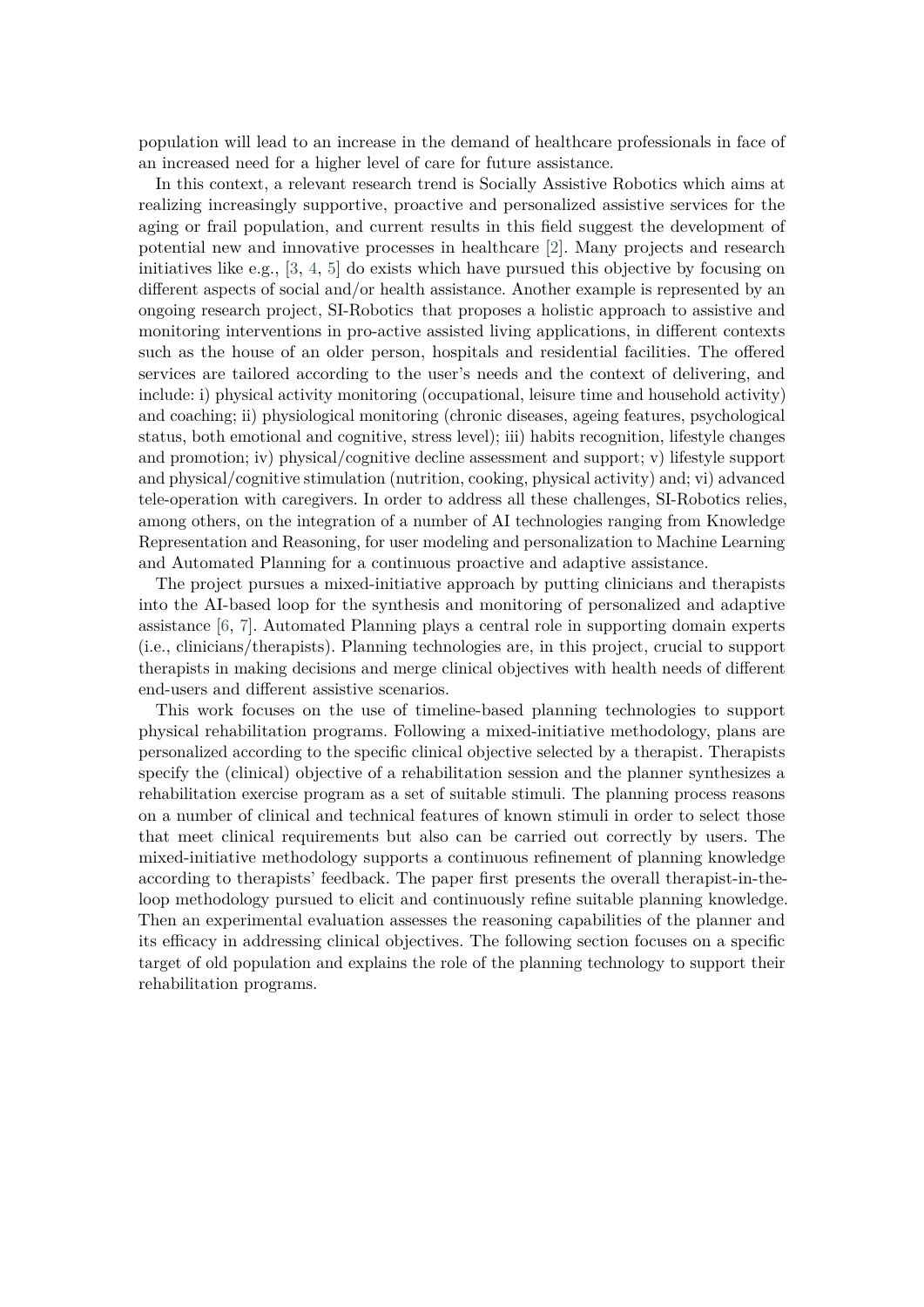# 2. Physical Therapy and Parkinson's Disease

Neurological disorders are the leading source of disability globally [\[8\]](#page-16-2). In the Global Burden of Disease, Injuries, and Risk Factors Study, Parkinson's Disease (PD) is described as the fastest growing in prevalence, disability, and deaths. The rising prevalence of PD is linked with the rising of the ageing population considering that age above 65–70 years is a well-established risk factor. Advancing age is indeed associated with a faster rate of disease motor progression, decreased levodopa responsiveness, more severe gait and postural impairment, and more severe cognitive decline, exiting in the development of dementia [\[9\]](#page-16-3). Within the unmet care needs of PD population, the identification of strategies to support the feeling of being active part of the society, is the most requested one by the patients and their families [\[10\]](#page-16-4).

To this purpose, guidelines recommend physical therapy early at the onset of the disease, to support mobility by counteracting the insurgence of motor symptoms [\[11\]](#page-16-5). PD patients, in fact, are routinely treated through rehabilitative approaches aimed at improving static and dynamic balance, recovery of walking, falls and mobility [\[12\]](#page-16-6). Within non-pharmacological treatments, many studies [\[13\]](#page-16-7) have recently demonstrated that regular physical exercise practice, predominantly aerobic, have a beneficial effect on balance and gait functional mobility [\[14\]](#page-16-8). In particular, novel interventions based on different types of dance (e.g., Tango or Irish dance) have been designed to recover the normal gait of patients with PD [\[15,](#page-16-9) [16\]](#page-16-10).

One of the objectives of SI-Robotics is therefore to realize dance-based training/rehabilitation conducted by a social robotic coach and supervised by the physiotherapist. The service will be integrated in the daily activity of the IRCCS-INRCA rehabilitation Unit, located in Ancona (Italy), that routinely conducts group therapy with older PD patients at different stage of disease severity  $1$ .

### 2.1. The Role of the Planner

Within the designed dance-based rehabilitation program, the planner is in charge of supporting the therapist in the construction of rehabilitation sessions (i.e., synthesis of suitable rehabilitation exercise programs). The planner is responsible for the synthesis of rehabilitation exercise programs and thus for the selection of the physical exercises that patients will perform during each rehabilitation session.

More specifically, the therapist provides the planner with information about the rehabilitation session (e.g., song time and song speed) and the health needs of participating users. These needs characterize the clinical objective of the session and thus determine the "shape" of the resulting rehabilitation exercise. Given this input, the planner builds a "choreography" of a dance session by selecting the combinations of dancing steps (i.e., stimuli) that best fit the desired clinical objective.

As we will show in the next section, the execution of each dancing step is seen as the administration of a particular physical stimulus addressing one or more health-

<span id="page-2-0"></span> $1$ https://www.inrca.it/inrca/home.asp?ling=en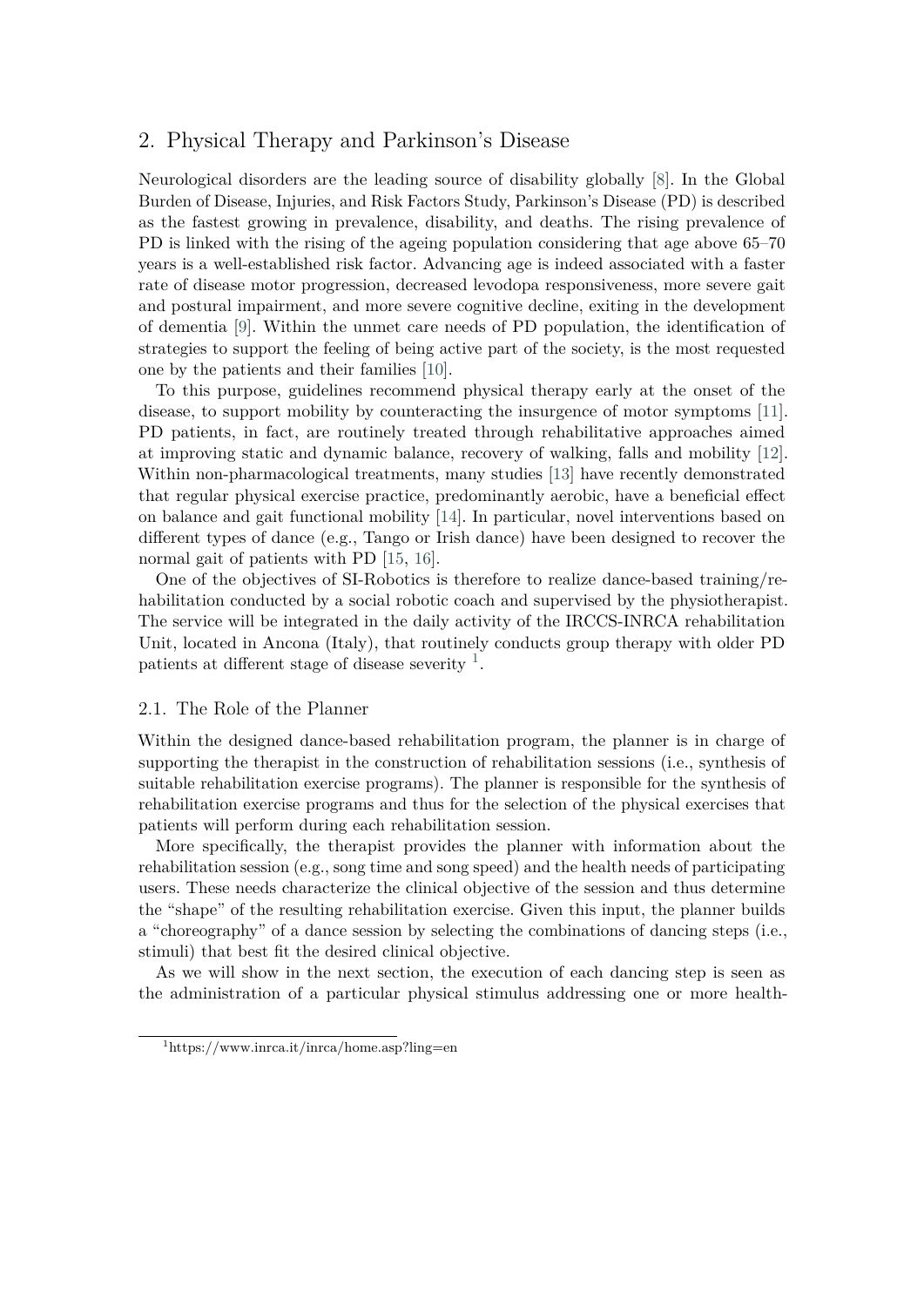<span id="page-3-0"></span>

Figure 1: Planning model definition and validation process

related aspects of a user. The selection of such stimuli should therefore be contextualized according to the selected objective and thus to patients' health-related needs.

# 3. Materials and Methods

### 3.1. Knowledge Acquisition and Model Validation

To achieve the desired objective a planning system should be endowed with carefully designed domain knowledge. Broadly speaking, a planner should know a possibly rich set of stimuli. It should know the effects of such stimuli on the health-related needs of a user. It should be able to contextualize such stimuli with respect to different (clinical) objectives in order to synthesize effective plans. In addition, a planner should know technical constraints concerning the physical execution and concatenation of dancing steps like e.g., "spatial effects" of motions, in order to synthesize plans that are valid in the considered scenario. The acquisition of such knowledge is not trivial and entails continuous refinements and constant interactions with therapists. Figure [1](#page-3-0) shows the mixed workflow implemented for the definition and refinement of the domain knowledge necessary to support the planning process.

As shown, the workflow is iterative and may entail (mixed) iterations at different levels of the knowledge definition and validation process. The flow starts with the Exercise Definition and thus with the definition of the dancing steps that will be considered in the synthesis process. These steps represent the primitive stimuli the planner should concatenate to build rehabilitation exercise programs. The definition of these steps is guided by the therapist in order to define a portfolio of physical stimuli that are suitable for the considered target of end-users.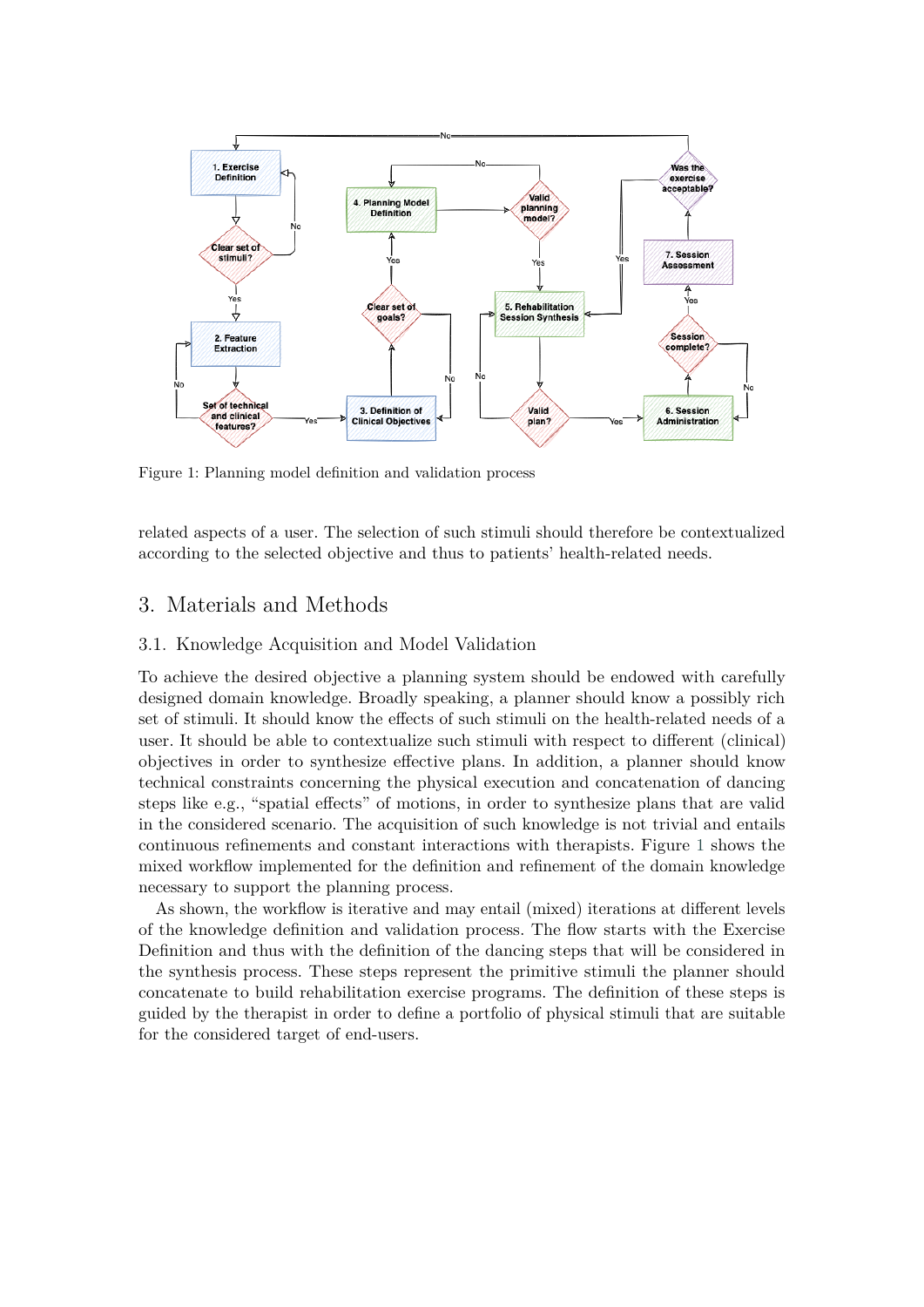<span id="page-4-0"></span>

Figure 2: Layout of a rehabilitation session

The next two steps of the flow aims at: defining a number of features that characterize each dancing step from a technical and clinical perspective and; defining a set of clinical objectives that characterize how to concatenate known dancing steps. After these three steps a complete planning knowledge is ready for the definition of a suitable planning model. The next three steps are therefore mainly guided by the planning expert with the aim of synthesizing and executing contextualized rehabilitation exercises.

The execution of each session (i.e., rehabilitation exercise program) is monitored and assessed by a therapist who validates the outcomes of the exercise and the contribution of the planner. The last step of the flow ("Session Assessment") therefore can "approve" the executed exercise so that the developed planning framework can be used for next sessions. Otherwise, the therapist can "reject" the executed exercise and thus trigger a new iteration of the flow in order to refine the planning knowledge and "tune" the behavior of the planner to better fit the desired objectives.

#### 3.1.1. Definition of Stimuli and Spatial Constraints

Putting aside clinical and rehabilitation aspects, the role of the planner is to decide a sequence of motions (i.e., dancing steps) patients should perform over time. To correctly plan such sequences the planner take into account spatial constraints in order to correctly combine/concatenate users' motions.

Figure [2](#page-4-0) generally describes the physical layout of the scenario. Users are put in front of a wide screen where an avatar shows the dancing steps they are supposed to perform in a game-like way. The two-dimensional grid of the figure shows a schematic representation of the "dance floor" and possible motions of a user. For the sake of simplicity we here consider only one user but the layout can be easily extended to the case with more users.

A user is placed at the center of the layout with the head pointed to the game screen. Users' motions consist of steps along vertical and horizontal axes and body rotations. It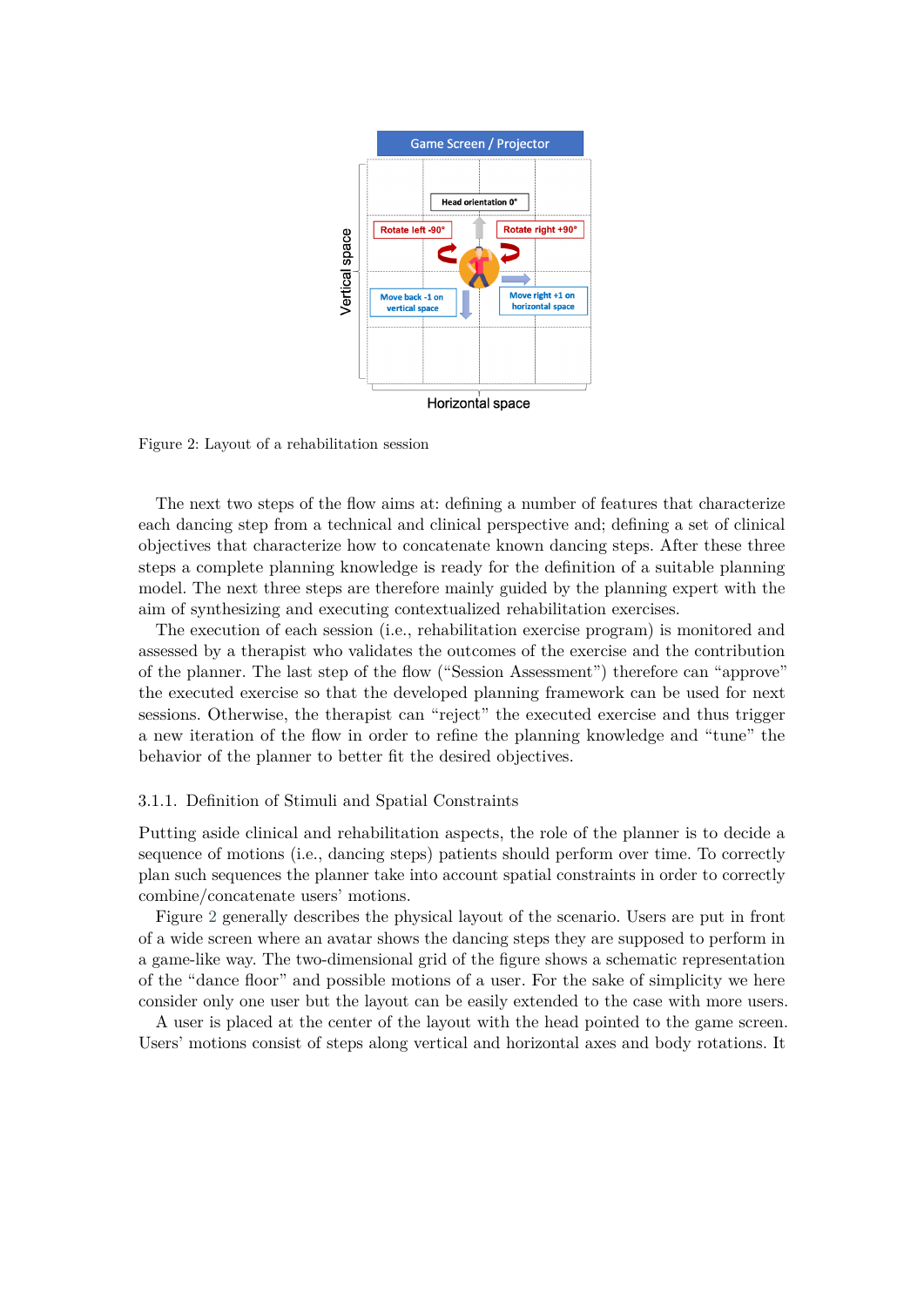is important to point out that rotations change body orientation and thus the reference system of a user. This means that the axis affected by a motion depends on the body orientation of the user. For examples, a step forward with orientation 0 degree (i.e., with the head pointed to the game screen) affects the vertical axis. A step forward with orientation 90° (i.e., after a body rotation to the right) instead affects the horizontal axis. Each motion of a user consumes one "space unit" along a particular axis. Taking into account the default position (i.e., the user placed at the center with the head pointed to the game screen) a user can perform a maximum number of  $N$  steps forward and backward along the vertical axis (for a total available space of  $2N$  units) and can perform a maximum number of  $M$  steps rightward and leftward along the horizontal axis (for a total available space of  $2M$  units).

Given this layout it is necessary to characterize the basic motions a user can perform. These steps constitute the stimuli a planner should concatenate to synthesize rehabilitation exercises (i.e., the plans). As a result a dataset of (primitive/basic) steps has been defined containing a total number of 134 steps. Each step is characterized with respect to the "effects" that related motions have on a user in the considered layout. Technical features characterize "spatial effects" of each step and other technical information necessary to the planner. Table [1](#page-6-0) shows the structure of the dataset and describes the defined technical features.

#### 3.1.2. Definition of Clinical Features and Objectives

In addition to the technical knowledge about the defined dancing steps, the planner needs clinical knowledge to build sessions that meet clinical requirements. To synthesize effective rehabilitation exercise programs indeed the planner should know how available stimuli (i.e., dancing steps) affect the health state of users. To this aim, the second step of the workflow in Figure [1](#page-3-0) generates an additional dataset to characterize clinical parameters of dancing steps. A number of clinical features are defined to characterize how the execution of a particular step "stimulate" the health-state of a user. Table [2](#page-7-0) shows the structure of the dataset with a description of the defined clinical features.

The third step of the workflow of Figure [1](#page-3-0) then concerns the definition of clinical objectives (i.e., planning goals). This information is crucial to characterize the expected qualities of plans and thus synthesize rehabilitation exercises that are effective with respect to the health conditions of users. Assuming that the choice of the clinical objective is made by therapists according to their knowledge about the status of the participants, two main cases have been considered:

- Stimulation of physical equilibrium. The rehabilitation exercise should stimulate users' capability of keeping a good equilibrium and thus coordinate their motions. The "intensity" of the exercise is not central in such a case. Rather it is important to administrate a set of stimuli that properly train coordination and body balance of users.
- Stimulation of metabolic response. The rehabilitation exercise should stimulate users' energy expenditure and cardiovascular fitness. The "intensity" of the exercise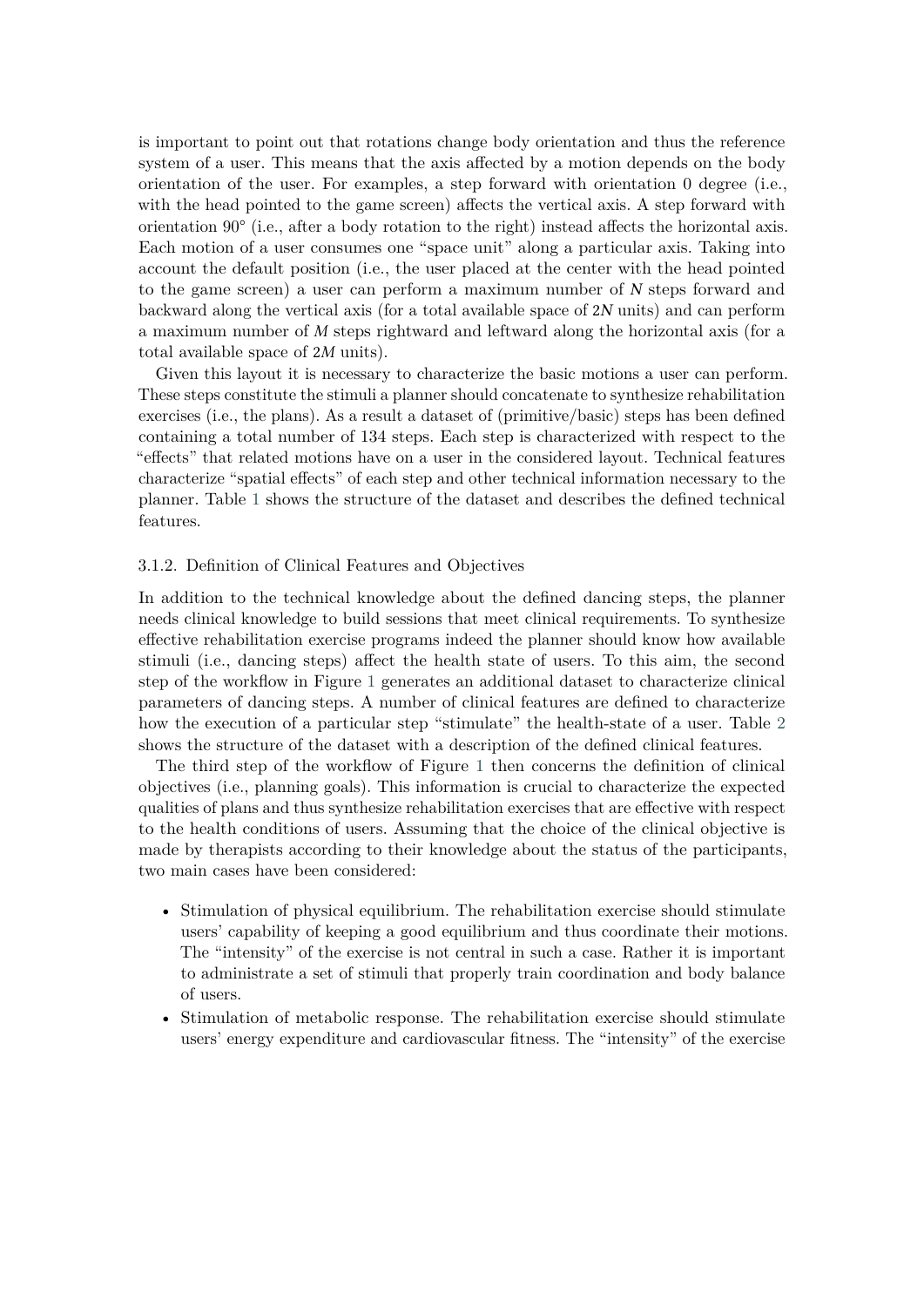### <span id="page-6-0"></span>Table 1 Technical features

| Name                                           | Type                              | Description                                                                                                                                                                                                                                                                                                                                                                                                                                                                                                                                                                                                                                                                                                                        |
|------------------------------------------------|-----------------------------------|------------------------------------------------------------------------------------------------------------------------------------------------------------------------------------------------------------------------------------------------------------------------------------------------------------------------------------------------------------------------------------------------------------------------------------------------------------------------------------------------------------------------------------------------------------------------------------------------------------------------------------------------------------------------------------------------------------------------------------|
| Step Id                                        | <b>Unique String</b>              | A string uniquely identifying a basic step within the                                                                                                                                                                                                                                                                                                                                                                                                                                                                                                                                                                                                                                                                              |
|                                                |                                   | dataset.                                                                                                                                                                                                                                                                                                                                                                                                                                                                                                                                                                                                                                                                                                                           |
| <b>Step Name</b>                               | String                            | Textual description providing a simple description of                                                                                                                                                                                                                                                                                                                                                                                                                                                                                                                                                                                                                                                                              |
|                                                |                                   | the motion a user is supposed to perform.                                                                                                                                                                                                                                                                                                                                                                                                                                                                                                                                                                                                                                                                                          |
| Step duration                                  | Integer $\in \mathbb{N}^+$        | Information about the expected number of "beats"<br>necessary to execute a step. Each dancing session has a<br>basic bpm (beats per minute like e.g., 60 or 120 bpm)<br>denoting the frequency of the song and the relative<br>speed of the dancing steps. For example, in the case of<br>a song with 60 bpm (i.e., 1 beat per second) a step with<br>a duration of 2 beats is expected to be executed in 2<br>seconds. In the case of a song with 120 bpm (i.e., 2)<br>beats per second) a step with a duration of 2 beats is<br>expected to be executed in 1 second.                                                                                                                                                             |
| Body Orientation                               | Integer $\in \{0, 90, 180, 270\}$ | Information about the orientation of the body during<br>the execution of the step. Basic steps are distinguished<br>with respect to the body orientation assumed during<br>their execution. For example the dataset may contain<br>an entry "step forward with right foot with orientation<br>0" and an entry "step forward with right foot with<br>orientation 180". This helps the planner to<br>contextualize the motion and correctly "propagate"<br>spatial constraints.                                                                                                                                                                                                                                                      |
| Horizontal Translation<br>Vertical Translation | Integer $\in [-1, 1]$             | Information about spatial effects of a step on the<br>horizontal/vertical axis of the layout. A positive<br>number (1) denotes a movement of user's body to the<br>right-side/top-side of the layout. A negative number<br>$(-1)$ denotes a movement of user's body to the<br>left-side/bottom-side of the layout. Body translations<br>are expressed with respect to the reference system of<br>the layout since they depend on the body orientation of<br>a user. For example, a rightward performed with $0^{\circ}$<br>orientation moves user's body to the right-side of the<br>layout (1). A rightward step performed with $180^{\circ}$<br>orientation instead moves user's body to the left-side of<br>the layout $(-1)$ . |
| Horizontal Requirement<br>Vertical Requirement | Integer $\in$ [-1, 1]             | Information about the spatial requirements of a step on<br>the horizontal/vertical axis of the layout. A positive or<br>negative value denotes steps that do not change the<br>current position of a user but require some space to be<br>performed like e.g., "rise right arm". Similarly to the<br>translations these requirements are expressed with<br>respect to the layout reference system in order to<br>contextualize spatial constraints according to body<br>orientation of users.                                                                                                                                                                                                                                      |

is central in this case. It is important to identify and administrate a set of stimuli that achieve a proper level of cumulative energy in order to stimulate the physical resistance of users.

In general each clinical objective entails the capability of reasoning on a number of (heterogeneous) features. A planner should therefore be capable of pursuing a multiobjective perspective in order to synthesize effective plans.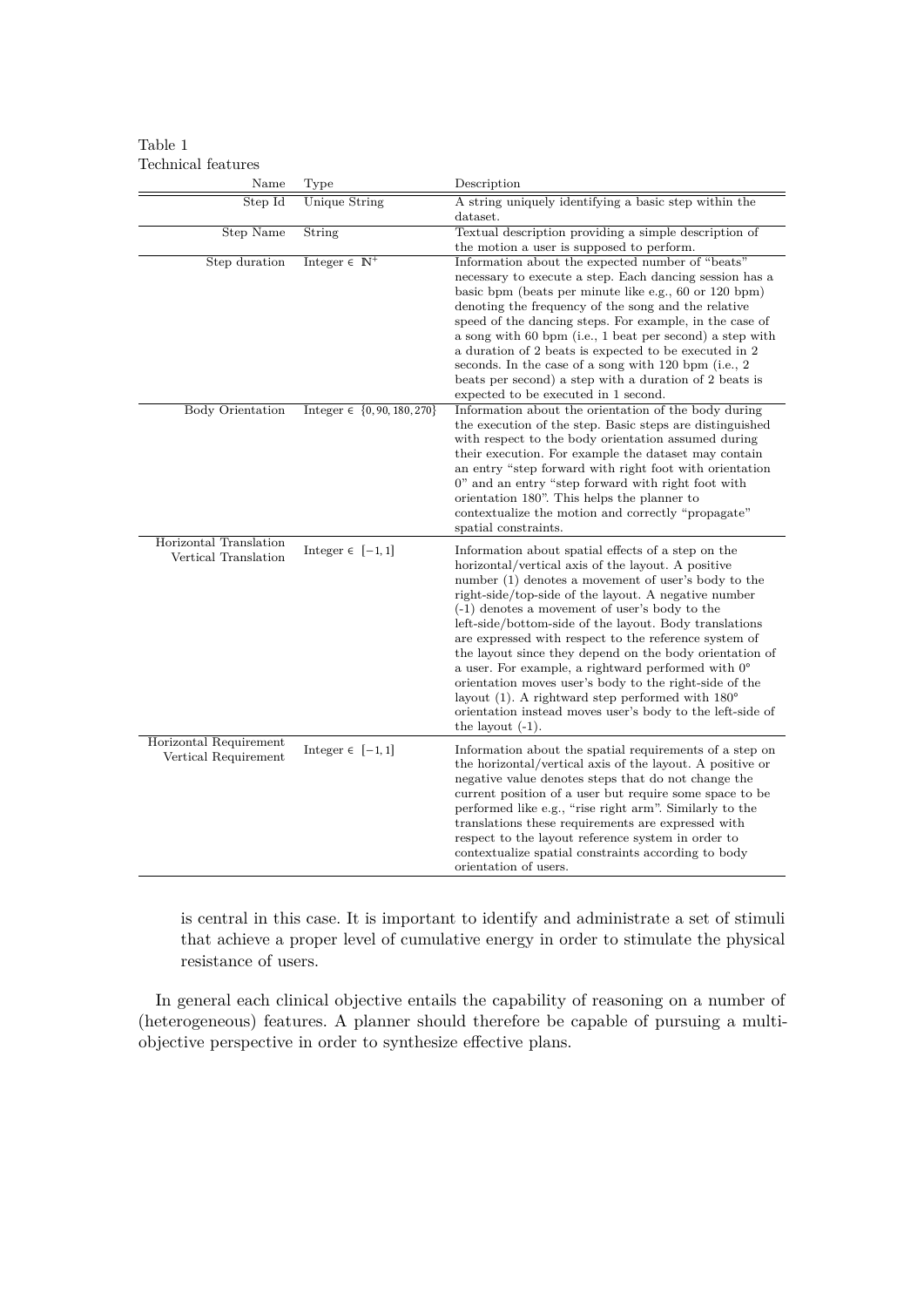<span id="page-7-0"></span>Table 2 Clinical features

| Name                          | Type                     | Description                                                                                                                                                                                                                                              |  |  |  |  |
|-------------------------------|--------------------------|----------------------------------------------------------------------------------------------------------------------------------------------------------------------------------------------------------------------------------------------------------|--|--|--|--|
| Step Id                       | Unique String            | A string uniquely identifying a basic step within the dataset.                                                                                                                                                                                           |  |  |  |  |
| Effort on<br>Lower Body Parts | Integer $\in [0, 10]$    | Estimation of the muscular effort on the legs required for the correct<br>execution of the associated dancing step.                                                                                                                                      |  |  |  |  |
| Effort on<br>Upper Body Parts | Integer $\in [0, 10]$    | Estimation of the muscular effort on the arms required for the<br>correct execution of the associated dancing step.                                                                                                                                      |  |  |  |  |
| Energy                        | Integer $\in [0, 10]$    | Estimation of the amount of energy required for the execution of the<br>associated dancing step. This information allows the planner to<br>contextualize dancing steps with respect to the energy metabolism<br>and the "training level" of a user.      |  |  |  |  |
| Coordination                  | Integer $\in$<br>[0, 10] | Characterize the difficulty of a dancing step with respect to both<br>cognitive and motor aspects. This information is crucial to adapt the<br>technical difficulty of a choreography to the actual motor skills and<br>cognitive capabilities of users. |  |  |  |  |
| Body Balance                  | [0, 10]<br>Integer $\in$ | Characterize the difficulty of a dancing step with respect to the<br>maintenance of body equilibrium.                                                                                                                                                    |  |  |  |  |

# 3.1.3. Execution and Validation of Synthesized Plans

A planning instance can be defined after the third step of the workflow and thus the definition of a complete planning knowledge is completed. In this regard, the workflow of Figure [1](#page-3-0) wants to stress the continuous validation of domain experts (i.e., therapists). The "Session assessment" step indeed assesses the quality of the executed exercise (i.e., plan). Feedback from therapists is crucial to incrementally refine the defined model of stimuli, the planning model and the implemented selection criteria. Next sections describe how the gathered knowledge is actually modeled into a (timeline-based) planning specification and how clinical features are used to adapt the search of a planner to achieve the clinical objective selected by the therapist.

# 3.2. Timeline-based Planning

Timeline-based Planning has been introduced in early 90s [\[17\]](#page-16-11) by taking inspiration from the Control Theory. A key aspect of this paradigm is the integration of planning and scheduling and the synthesis of plans as envelopes of valid (and synchronized) temporal behaviors of some domain entities. This aspect have characterized the practical use of this paradigm in several real-world scenarios, especially from space like e.g., [\[18,](#page-17-0) [19\]](#page-17-1).

In the current work, we apply the timeline-based approach to the synthesis of personalized rehabilitation exercises by extending the solving capabilities of an open-source timeline-based framework called PLATINUm [\[20\]](#page-17-2). Before entering into the details of the defined planning model and the experimental evaluation this section provides the reader with some backgrounds about the planning formalism and the general solving capabilities of the framework.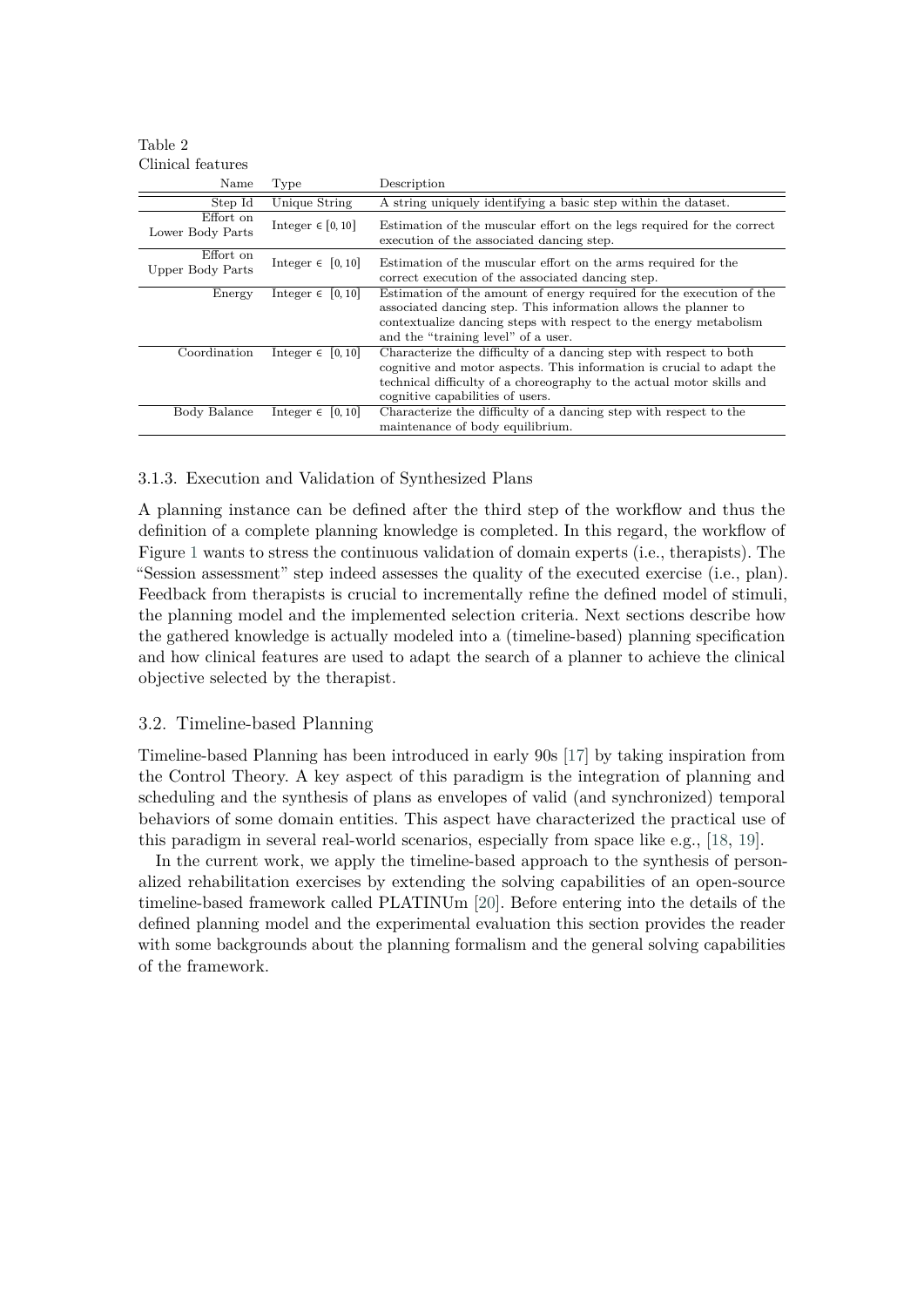### 3.2.1. The Formalism in a Nutshell

A timeline-based specification describes the valid behaviors of a number of domain entities. Given this description, a timeline-based planning process synthesizes a set of (temporally) flexible behaviors (i.e., timelines) that describe how these entities should evolve to achieve some objectives. According to the formalization proposed in [\[21\]](#page-17-3), domain features are modeled by means of state variables.

Definition 1. A State Variable is a tuple  $SV = \langle V, T, D, \gamma \rangle$  describing valid behaviors of a domain entity:

- *V* is a set of values  $v_i \in V$  representing states or actions an entity can perform or assume over time.
- $T: V \to 2^V$  is a state transition function describing for each value  $v_i \in V$  its possible successors.
- $D: V \to \mathbb{T} \times \mathbb{T}$  is a duration function specifying for each value  $v_i \in V$  its expected duration bounds, expressed in some temporal domain  $T$  (typically  $N^+$ ).
- $\gamma: V \to \{c, pc, u\}$  is a controllability tagging function specifying the controllability property of a value.

Controllability properties characterize the execution of SVs' values with respect to the dynamics of the environment.

Definition 2. A value  $v_i \in V$  of a state variable  $SV = \langle V, T, D, \gamma \rangle$  is:

- Controllable  $(\gamma(v_i) = c)$  if the system can decide both the start and end times of its execution.
- Partially-controllable  $(\gamma(v_i) = pc)$  if it can only be started by the system, while its end time can only be observed.
- Uncontrollable  $(\gamma(v_i) = u)$  if it can only be observed and thus the system can neither decide its start nor its end.

Information about controllability and temporal flexibility are crucial to deal with temporal uncertainty and support robust execution of temporal plans (see the controllability problem [\[22\]](#page-17-4)).

A flexible timeline for a state variable  $SV_i$  is a sequence of temporal intervals called tokens that describes an envelope of valid temporal behaviors.

Definition 3. If  $SV_i = (V, T, \gamma, D)$  is a state variable, a token  $x_j$  for the variable has the form:

$$
x_j = (v_k, [e_j, e'_j], [d_j, d'_j], \gamma(v_k))
$$

where  $v_k \in V$  is the value assumed by the token  $x_j$ ,  $[e_j, e'_j]$  $\mathbf{x}_j$  is the end-time interval of  $\mathbf{x}_j$ (with  $e_j \leq e_j'$ ) j) and  $[d_j, d'_j]$  is the minimum and maximum duration of  $x_j$  (with  $d_j \leq d'_j$ ).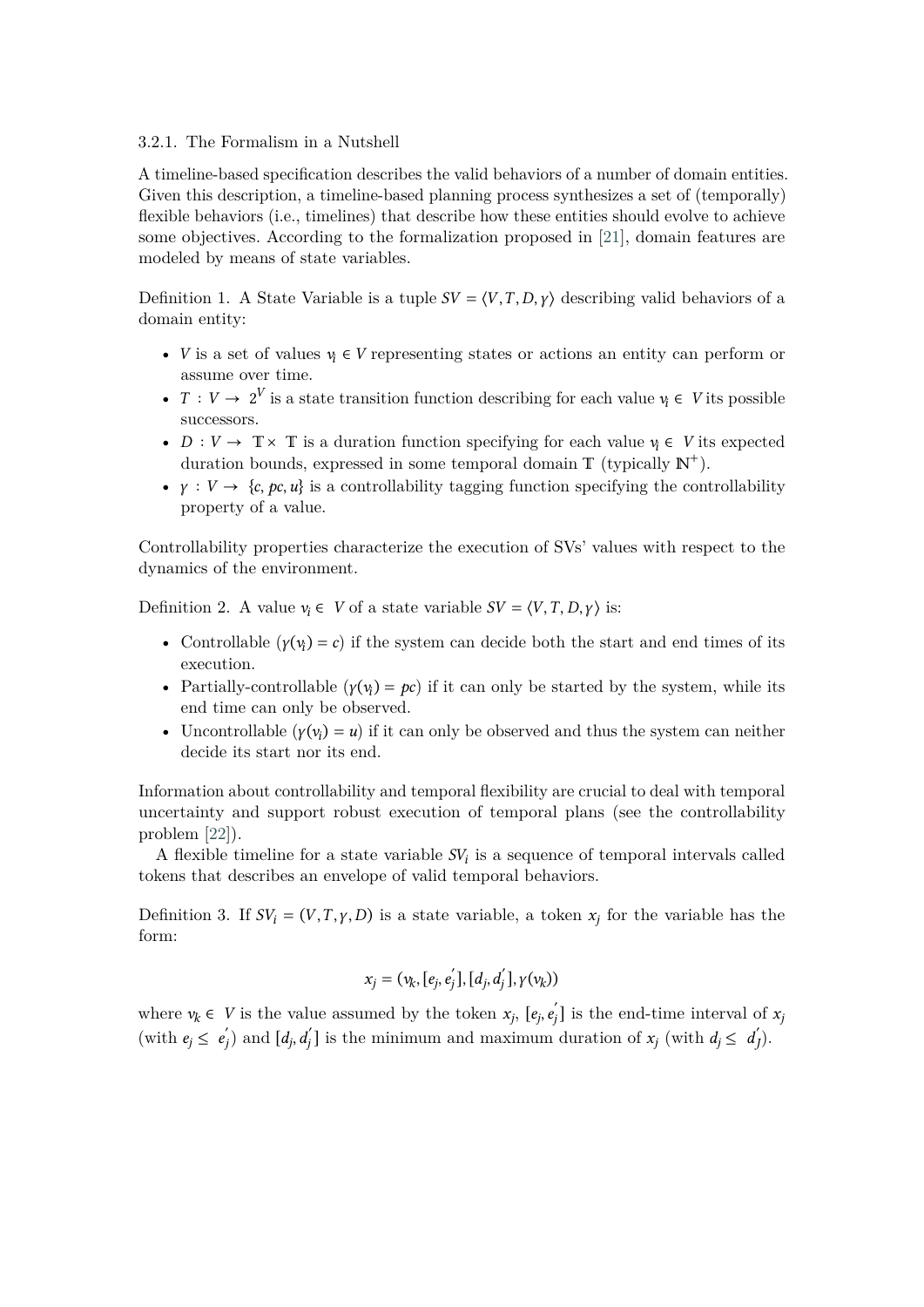Synchronization rules specify additional constraints that are necessary to synthesize timelines that achieve desired objectives (i.e., planning goals).

Definition 4. A synchronization rule has the form

$$
a_0[SV_0 = v_0] \rightarrow a_1[SV_1 = v_1], ..., a_n[SV_n = v_n].C
$$

where every  $a_i[SV_i = v_i]$  is a token variable denoting a temporal interval in which a state variable  $SV_i$  assumes the value  $v_i$ . The left-hand part of the synchronization rule  $(a_0[SV_0 = v_0])$  is called the trigger of the rule. The set C specifies temporal relations between token variables.

Synchronization rules with the same trigger are treated as disjunctions and represent alternative constraints that should hold between different sets of token variables.

These are the main concepts composing a timeline-based planning specification. The reader may refer to [\[21\]](#page-17-3) for a complete description of the formalism.

### 3.2.2. Iterative Refinement of Temporal Behaviors

 $PLATINUm<sup>2</sup>$  $PLATINUm<sup>2</sup>$  $PLATINUm<sup>2</sup>$  is an open-source timeline-based framework compliant with the described formalism. The synthesis of a valid solution plan  $\pi$  is implemented as a general plan refinement procedure.

Given a set of state variables ( $\mathcal{SV}$ ) and synchronization rules ( $\mathcal{S}$ ) a partial plan is initialized from facts and goals of a planning problem. A partial plan represents a set of partially instantiated timelines whose behavior is neither complete nor valid. The solving process iteratively refines such timelines until a complete and valid set of SVs' behaviors is synthesized. In this regard, a flaw is a general condition affecting the completeness or validity of a timeline. Flaws may concern either tokens to be added to a timeline (i.e., planning flaws) or, overlapping tokens of a timeline (i.e., scheduling flaws). Each iteration of the planning process detects flaws on the current partial plan, selects the flaw to solve and refines the plan by applying possible solutions. A solution is found when the "current plan" does not contain any flaw i.e., the timelines of the plan are valid and complete. Algorithm [1](#page-10-0) summarizes this refinement procedure.

Two decision points of Algorithm [1](#page-10-0) are particularly crucial. One is the selection of the flaw to solve to refine the "current plan". Although this is not a backtracking decision, it strongly affects efficiency and determines the way planning and scheduling refinements are interleaved. Heuristics  $\mathcal{H}_{\phi}$  encapsulates evaluation criteria that help Algorithm [1](#page-10-0) to select "the most promising" flaw to solve among those found on the current (partial) plan.

Another decision point concerns the selection of the plan to extract from the fringe. Heuristics  $\mathcal{H}_{\pi}$  in this case encapsulates criteria that help Algorithm [1](#page-10-0) to evaluate the partial plans that compose the fringe and select the "most promising plan" to refine. This is a backtracking decision and is particularly relevant with respect to the quality of synthesized plans.

<span id="page-9-0"></span><sup>2</sup>https://github.com/pstlab/PLATINUm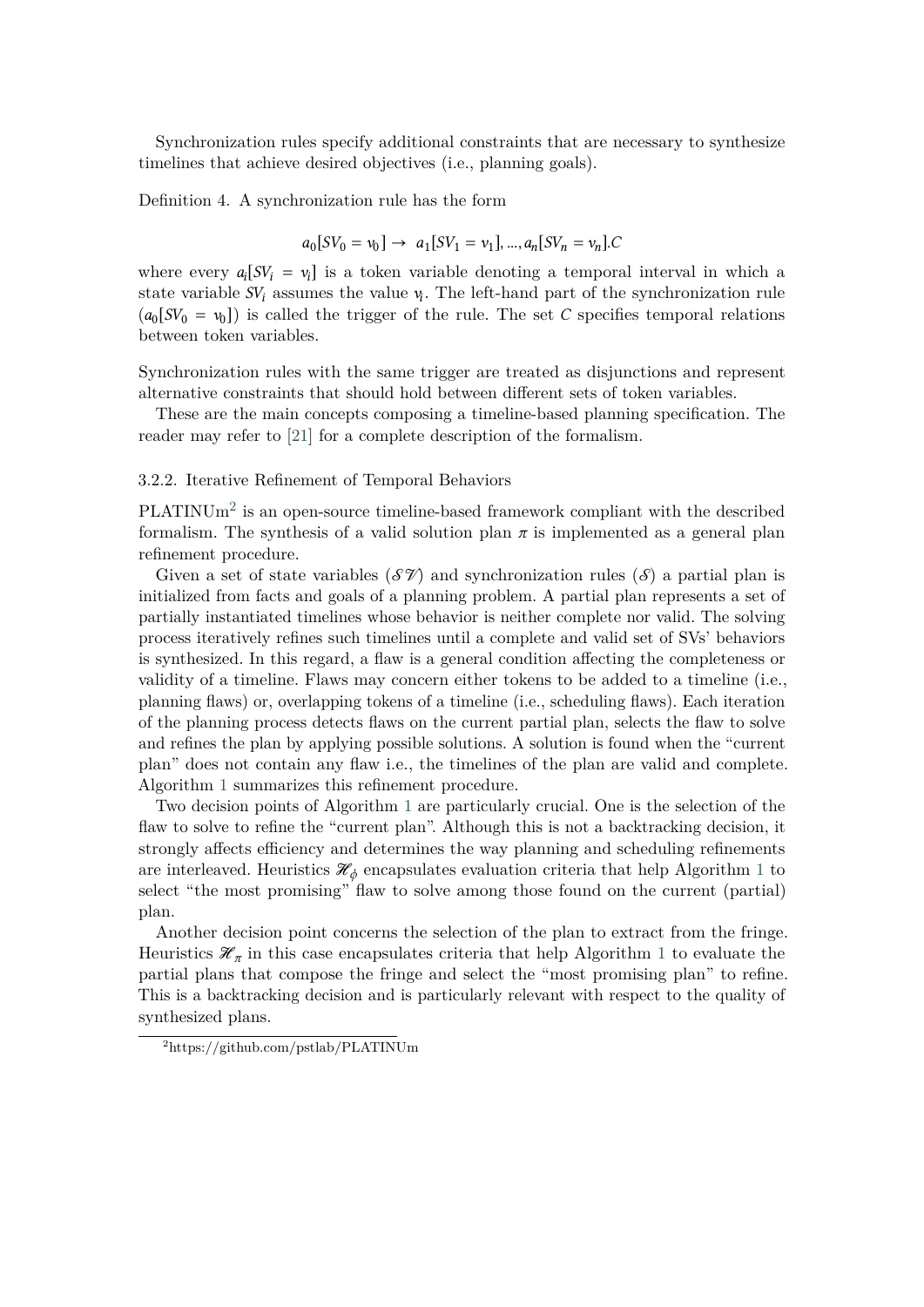<span id="page-10-0"></span>Algorithm 1 Timeline-based plan synthesis

Input:  $\mathcal{SY}, \, \mathcal{S}, \, \mathscr{H}_{\pi}, \, \mathscr{H}_{\phi}$ Output:  $\pi = (FTL, R)$ 1:  $\Pi \leftarrow \emptyset$ 2:  $\pi \leftarrow \text{initialize}(\mathcal{SV}, \mathcal{S})$ 3: while  $\neg$  is Solution $(\pi, \mathcal{SY}, \mathcal{S})$  do 4:  $\Phi \leftarrow \text{flaws}(\pi, \mathcal{SV}, \mathcal{S})$ 5: Φ \* ← chooseFlaws  $(\Phi, \mathcal{H}_{\phi})$ 6: for  $\phi \in \Phi^*$  do 7:  $\Pi \leftarrow$  refine  $(\pi, \phi$  resolvers) 8:  $\pi \leftarrow \text{choosePlan}(\Pi, \mathcal{H}_{\pi})$ 9: return  $\pi$ 

#### 3.2.3. Pareto-based Heuristic Search

To reason on the different clinical and technical aspects of the problem the search of the solving process follows a multi-objective approach. Specifically, we have extended PLATINUm by integrating a Pareto-based heuristic search to support heterogeneous metrics and objective functions. Algorithm [1](#page-10-0) thus relies on a multi-objective heuristic  $\mathcal{H}_{\pi}$  that evaluates and compares partial plans  $\pi_i$  by taking into account clinical feature. Similarly to other works [\[23,](#page-17-5) [24\]](#page-17-6), for each metric *j* an evaluation function  $f_j(\pi_i)$  is computed as the sum of two elements:

<span id="page-10-1"></span>
$$
f_j(\pi_i) = g_j(\pi_i) + h_j(\pi_i) \tag{1}
$$

A cost element  $g_j(\pi_i)$  estimates a metric j on the consolidated part of the partial plan  $\pi_i$ . It takes into account the tokens that are part of the timelines of the plan  $\pi_i$ . A heuristic element  $h_j(\pi_i)$  instead estimates a metric j on the possible refinements of the timelines of  $\pi_i$ . It analyzes pending goals of the partial plan  $\pi_i$  (i.e., the agenda) and evaluates the metric *j* on the possible projections of the timelines (i.e., tokens that could be added to the timelines in future refinements). Since projections represent alternative refinements and thus alternative behaviors, the heuristic value  $h_j(\pi_i)$  compute the minimum and maximum estimated values of the projections. The minimum estimated value is generally considered in order to guarantee the admissibility of the heuristic and thus do not overestimate the actual cost of refinements.

Equation [1](#page-10-1) is used by  $\mathcal X$  to evaluate all the considered metrics *j* on all the partial plans  $\pi_i$  of the fringe. The concept of Pareto dominance is used to establish relationships between partial plans.

Definition 5. Given a set  $\mathcal{F} = \{f_1, ..., f_n\}$  of objective functions that a (timeline-based) planning process aims at optimizing, a partial plan  $\pi$ <sub>i</sub> is said to dominate a partial plan  $\pi_j$  (with  $i \neq j$ ) if

$$
\forall f_k \in \mathcal{F}, f_k(\pi_i) \bowtie f_k(\pi_j)
$$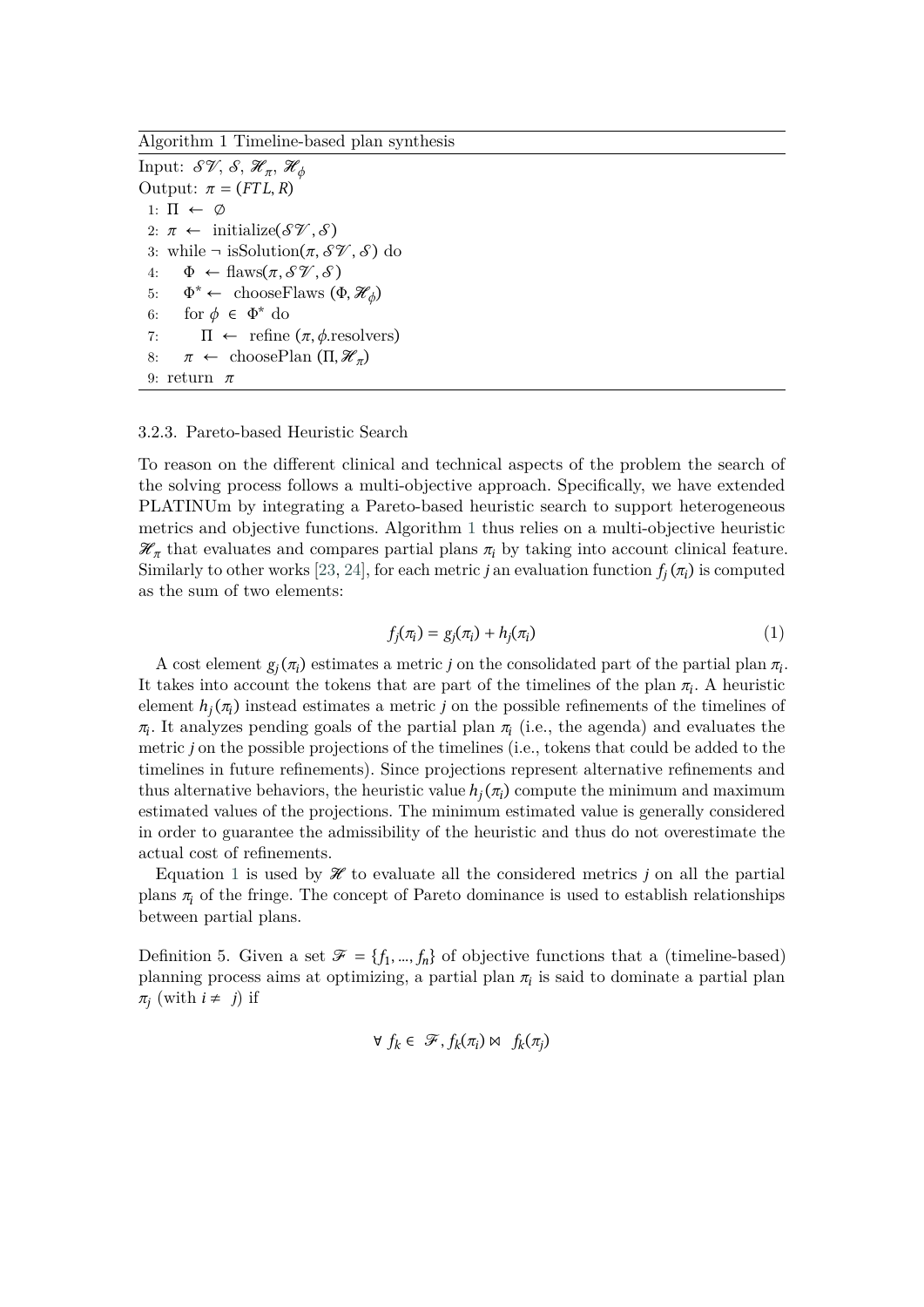where  $\mathbb{M} = \{ \langle \rangle \}$  in the case that function  $f_k$  should be minimized and  $\mathbb{M} = \{ \rangle \}$  in the case that function  $f_k$  should be maximized.

The concept of Pareto dominance guides the search towards the Pareto set of the fringe i.e., the subset of (not-explored) partial plans that do not dominate each other. Such partial plans represent suitable trade-offs with respect to the considered objective functions. The choice among plans belonging to the Pareto set and thus the selection of a specific solution is then made by "prioritizing" objective functions (solution polarization).

# 4. Results

### 4.1. A Planner for SI-Robotics

Given the described timeline-based framework, this section further describes the defined planning model and the objective functions that support the desired clinical objectives.

### 4.2. Modeling "Choreography" Constraints

The domain specification consists of a number of state variables characterizing the structure of a rehabilitation exercise and a number of synchronization rules characterizing possible combinations of dancing steps.

Three types of state variable are defined. A goal state variable describes high-level planning requests with a specified song duration and song rhythm expressed in bpm (beats per minute). A level state variable describes the logical steps composing rehabilitation exercises. The values of this state variable "sample" the whole exercise in a number of blocks or logic steps that are necessary to contextualize the structure of the exercise to the selected rhythm of a song. The number of logical steps that will compose a plan (i.e., a rehabilitation exercise) depends on the duration of the song and its bpm. Consider for example a song with a duration of 2 minutes and 60 bpm. In the case of blocks with a fixed duration of 10 bpm a total number of 12 blocks (or logical steps) will compose the exercise. Specifying 120 bpm with the same song duration and "block size" instead the exercise will be composed by 24 blocks. In general, the values of this state variable can be distinguished between "simple steps" that are directly mapped to known (primitive) steps, and "complex steps" that are mapped to patterns specifically designed by therapists. A step state variable then describes all the primitive steps known by the planner. Synchronization rules map each simple step to all known primitive steps and each complex step to the combinations of primitive steps defined by therapists. At this level each rule represents a disjunctive choice and allow a planner to reason about alternative rehabilitation exercises. Considering the dataset defined through the workflow of Figure [1,](#page-3-0) each simple step is characterized by a branching factor of 134 (alternative) choices of implementation/decomposition.

In addition to these state variables two consumable resources are defined to model and reason about spatial constraints of the layout. The vertical and horizontal axes of Figure [2](#page-4-0) are modeled as two consumable resources with maximum capacity  $2N$  and  $2M$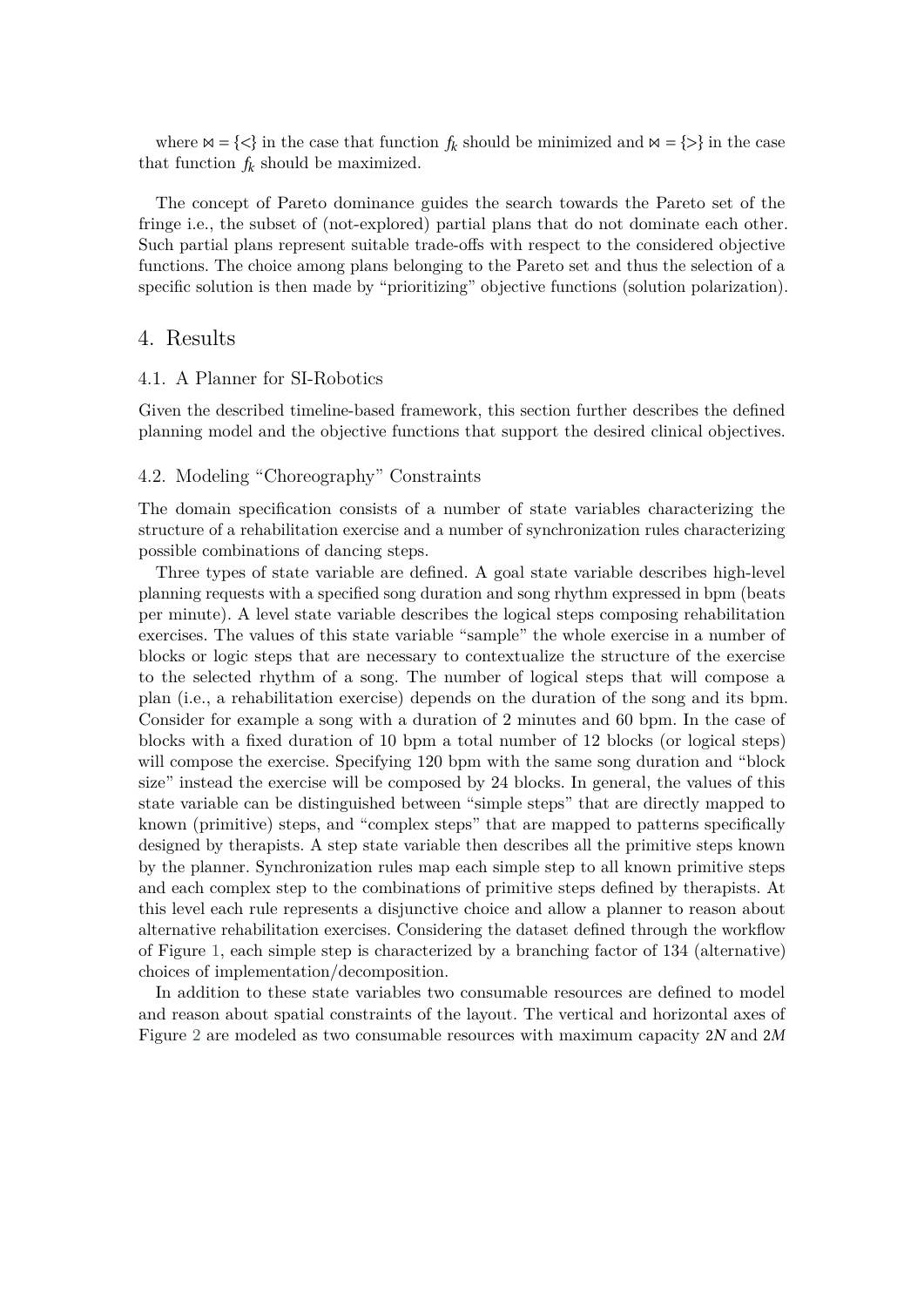| Clinical features |         |              | Solving time by<br>$l$ avout $(s)$ |              |              | Solving time by<br>song duration (s) |                |      | <b>Success</b><br>Rate |        |         |
|-------------------|---------|--------------|------------------------------------|--------------|--------------|--------------------------------------|----------------|------|------------------------|--------|---------|
|                   | balance | coordination | energy                             | $4 \times 4$ | $6 \times 6$ | $8 \times 8$                         | $10 \times 10$ | 60   | 90                     | 120    |         |
| OB1               | 46.63   | 30.98        | 22,35                              | 131.76       | 87,93        | 7.40                                 | 7.13           | 5.79 | 38,64                  | 174.62 | 97.92\% |
| OB2               | 38.19   | 24,06        | 18.73                              | 103.32       | 86,33        | 7.04                                 | 7.44           | 5.80 | 31.11                  | 72.91  | 85,42\% |
| $_{\rm DFS}$      | 37,53   | 22,33        | 16,67                              | 54,04        | 38,28        | 6.78                                 | 7.35           | 6.30 | 31,37                  | 64,96  | 91,67%  |

<span id="page-12-0"></span>Table 3 Aggregated results of the configured planning instances

respectively. The levels of the two resources implicitly map the current position of a user and thus the amount of space available in the vertical and horizontal areas of the layout. Let us consider for example a horizontal axis resource with maximum capacity  $M = 4$ and level  $l = 3$ . This means that the user has  $l = 3$  units of space available on the left-side of the layout and  $M - l = 1$  unit of space available on the right-side of the layout. The same applies to the vertical axis resource.

According to the body orientation of a user, each primitive step (i.e., each motion) consumes or produces a certain amount of resource according to the required body translation (see the technical features of Table [1\)](#page-6-0). Let us consider a user with 0° orientation and current position encoded by resource levels  $l_v = 1$  (vertical axis) and  $l_h = 3$  (horizontal axis). A motion requiring the user to "make a leftward step" is modeled as an activity consuming the horizontal axis resource of 1 unit. The execution of such a step would decrease the level of the resource from  $l_h = 3$  to  $l_h = 2$ .

Steps that do not require an actual body translation but "only" some spatial requirement (see again the technical features of Table [1\)](#page-6-0) are treated in a similar way by combining productions and consumptions of associated resources. Consider a user with 0° orientation and current position encoded by resource levels  $l_v = 1$  (vertical axis) and  $l_h = 3$  (horizontal axis). A motion requiring the user to "raise (and lower) the right arm to the shoulder" is modeled as an activity that produces the horizontal axis resource of 1 unit during its execution but that consumes the same amount of resource at its end. Namely, the level of the horizontal axis resource is raised to  $l_h = 4$  during the execution of the step and lowered to  $l_h = 3$  at its end (i.e., restoring the starting state of the resource). Such resource constraints are modeled by means of dedicated synchronization rules (one for each dancing step).

#### 4.3. Reasoning on Clinical Features

The rules specified into the planning model allows the planner to synthesize sequences of dancing steps that are correct with respect to the spatial constraints of the layout and the expected duration (and timing) of the selected song. The planner then should decide which sub-set of steps best fits the specific health-related needs of a particular rehabilitation session. To this aim, the search strategy of the planner should be able to combine and evaluate different metrics (i.e., different clinical features of Table [2\)](#page-7-0) according to the clinical objective selected by the therapist.

From an optimization perspective the planning problem can be described by: a horizon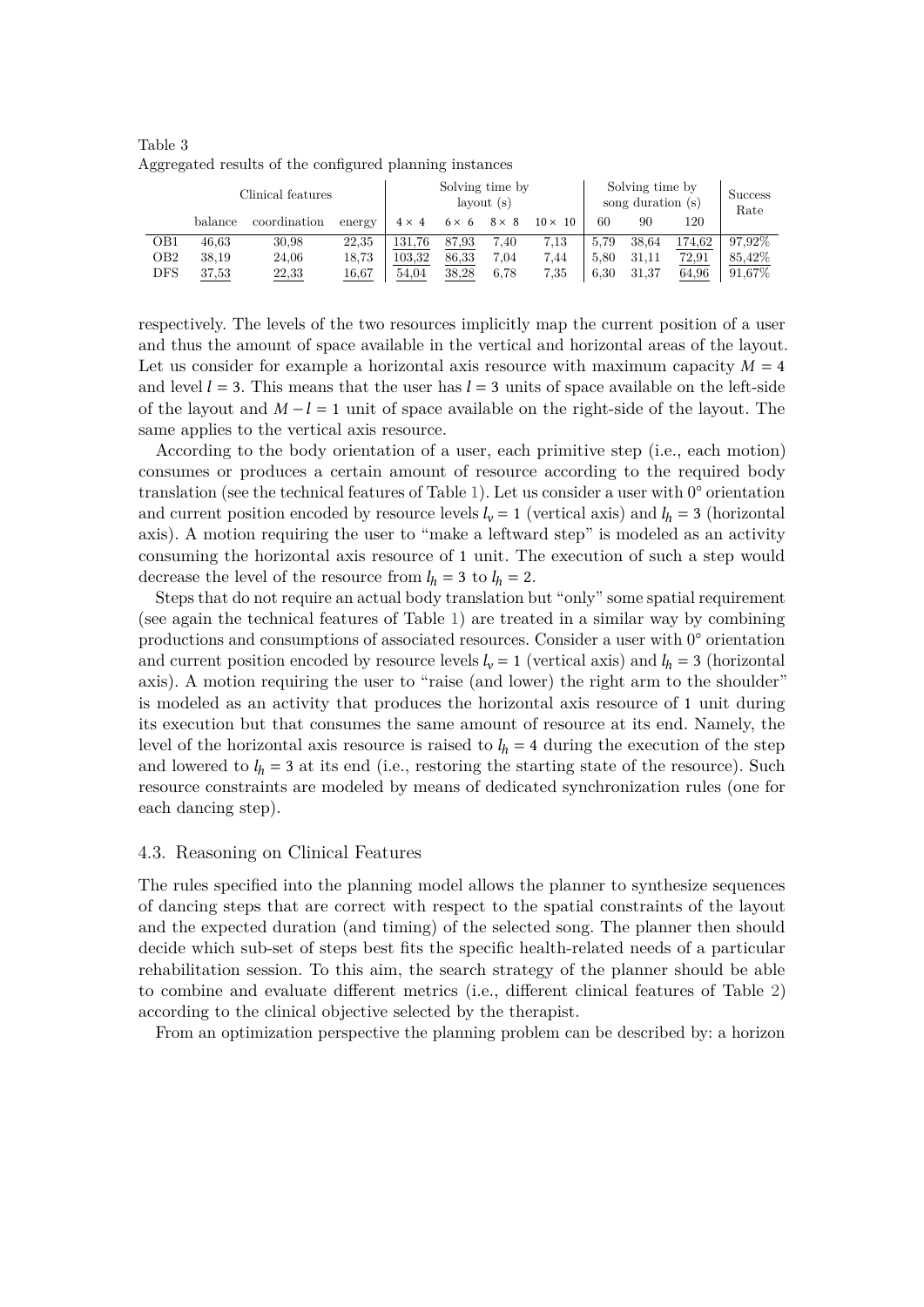$\mathcal{H} \in \mathbb{N}^+$  defined according to the specified song duration; a set  $\mathcal{L} = 1, ..., n$  of expected blocks' IDs denoting the logical steps (defined according to the specified duration and bpm of the song) and; a set  $\mathcal{S} = 1, ..., n$  of known primitive steps' IDs. For each block  $i \in \mathcal{L}$  and step  $j \in \mathcal{S}$  a binary decision variable is defined as follows:

$$
s_i^j = \begin{cases} 1, & \text{if step } j \text{ is selected during block } i \\ 0, & \text{otherwise} \end{cases} \tag{2}
$$

the assignment of values to decision variables  $s_i^j$  $s_i$  should be such that the duration of the resulting plan "covers" the entire duration of the song.

$$
\sum_{i} \sum_{j} d^{j} s_{i}^{j} \geq \mathcal{H} \tag{3}
$$

where  $d^j \in \mathbb{N}$  is the duration of step  $j \in \mathcal{S}$  as specified in the dataset (see the technical features of Table [1\)](#page-6-0).

Taking into account the clinical features of Table [2,](#page-7-0) clinical objectives are encoded as two different multi-objective functions. The objective concerning the stimulation of physical equilibrium can be seen as the problem of maximizing the "effects" of the rehabilitation exercise on the overall cognitive/motor aspects of the users as well as maintenance of body equilibrium.

<span id="page-13-0"></span>
$$
\begin{array}{c}\n\text{maximize } \{f_b, f_c\} \\
\text{(4)}\n\end{array}
$$

where functions  $f_b$  and  $f_c$  denote respectively the cumulative impact of a plan  $\pi$  on body balance and body coordination of users.

$$
f_b = \sum_i \sum_j s_i^j \; balance(j) \tag{5}
$$

$$
f_c = \sum_i \sum_j s_i^j \text{ coord}(j) \tag{6}
$$

The objective concerning the stimulation of metabolic response can be seen as the problem of maximizing the "effects" of the rehabilitation exercise on the metabolism of the users while keeping the difficulty of the coordination low.

<span id="page-13-1"></span>
$$
\begin{array}{c}\n\text{maximize } \{f_e\}, \text{minimize } \{f_c\} \\
\pi\n\end{array} \tag{7}
$$

where functions  $f_e$  denotes the cumulative energy demand of a plan  $\pi$ .

$$
f_e = \sum_i \sum_j s_i^j \text{ energy}(j) \tag{8}
$$

These objective functions determine the way a planner should reason on the clinical features of plans. These objective functions are therefore encapsulated into the planning framework as different search strategies  $\mathcal{H}_{\pi}$  in order to guide the search of Algorithm [1](#page-10-0) towards the solutions that best fit the desired clinical objective.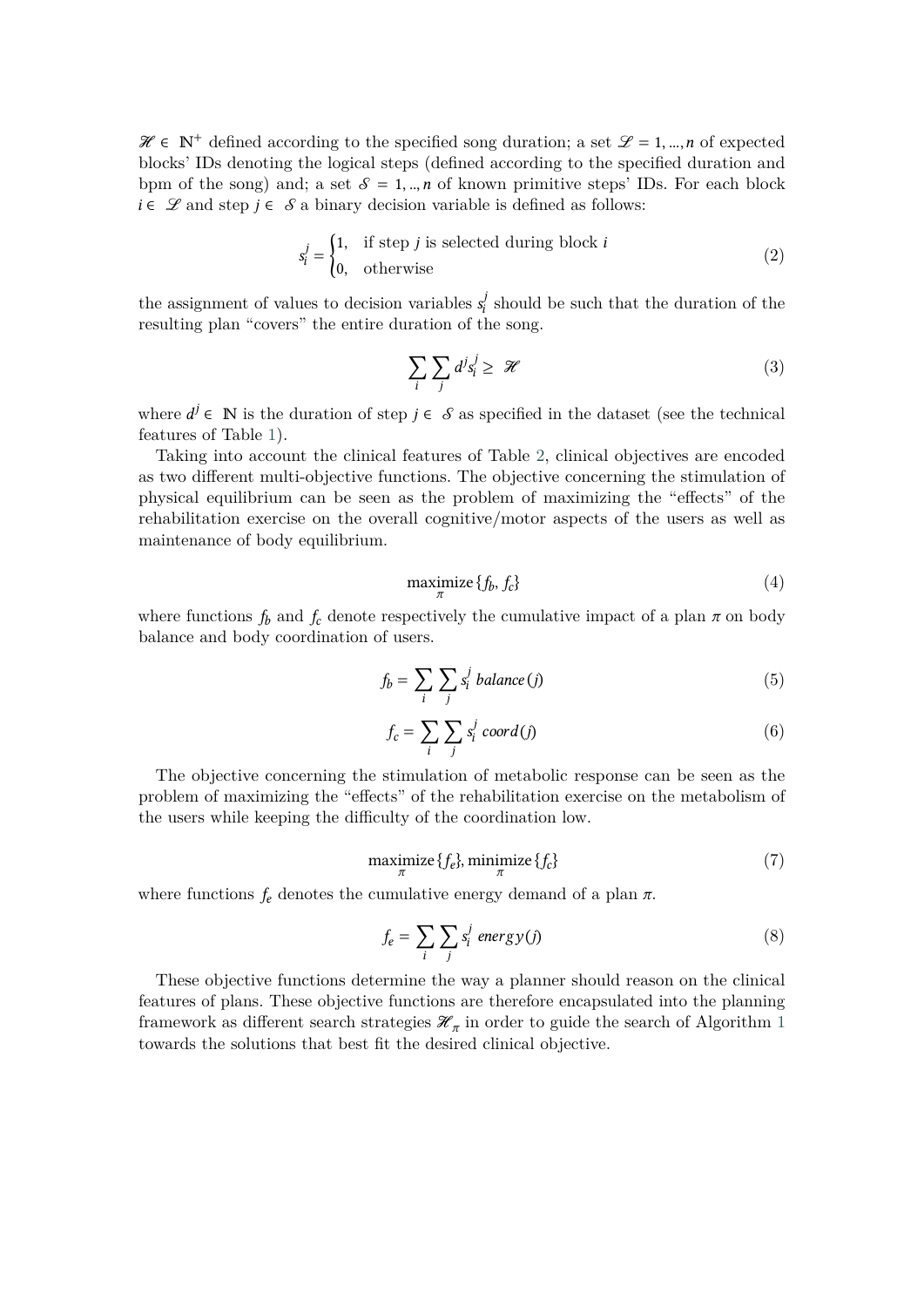# 5. Discussion

We have made an experimental evaluation of the developed planning framework with the objective of assessing the efficacy of synthesized plans. To this aim we have defined a number of planning problems by varying the following domain parameters: (i) song time with values 60 seconds, 90 seconds and 120 seconds; (ii) song bpm with values 60 bpm and 120 bpm; (iii) layout dimension with values  $N \times M$  (i.e., the capacity of the vertical/horizontal axis resources) equal to  $\{4 \times 4, 6 \times 6, 8 \times 8 \text{ and } 10 \times 10 \}$ .

For each problem we have configured and run three planning instances: (i) a planning instance labeled with  $OB1$  supports stimulation of physical equilibrium (i.e., Equation [4\)](#page-13-0); (ii) a planning instance labeled with  $\overline{OB2}$  supports stimulation of metabolic response (i.e., Equation [7\)](#page-13-1); (iii) a last planning instance labeled with  $DFS$  does not support a specific objective in order to show the behavior of a planner without a specific heuristic guide. A number of 24 experiments for each planning configuration has been run (i.e., a total of 72 experiments). Table [3](#page-12-0) shows average results out of 3 repetitions of each experiment and a timeout of 3 minutes (i.e., 180 seconds).

Results show initial but promising results concerning the capability of the planning framework to deal with both spatial constraints and clinical requirements. A first part of results show and compare the qualities of plans generated by the three planning instances. Specifically, Table [3](#page-12-0) shows the average scores of the discussed clinical features. As expected, planner DFS without heuristics does not synthesize plans that are effective with respect to the desired clinical objectives. In this case indeed plans do not show neither the best value of balance nor the best value of energy. The planner  $OB1$  instead effectively addresses the clinical objective concerning stimulation of physical equilibrium. This configuration synthesizes plans with the highest values of balance and coordination.

The performance of planner OB2 instead is not effective as expected. As can be seen from Table [3](#page-12-0) indeed the planner does not achieve the best level of energy which is in particular lower than the value achieved by planner  $OB1$ . Also, planner  $OB2$  is the configuration with the lowest success rate denoting a difficulty of the heuristic in effectively guiding the search to achieve the associated clinical objective (Equation [7\)](#page-13-1). As a general observation, solving behavior and the efficacy of the heuristics strongly depend on the encoded domain knowledge and thus the scores assigned to the steps of the dataset. In this regard, the behavior of  $OB2$  (compared to the behavior of  $OB1$ ) is clear signal of the need for refining domain knowledge (see the workflow of Figure [1\)](#page-3-0) in order to better characterize and differentiate the "impact" of known stimuli on users.

For what concern the technical requirements and planning time, Table [3](#page-12-0) shows how layout and song duration affect solving performance. In particular, the parameters of the layout determine capacity constraints of the underlying reservoir resources that strongly affect the reasoning overhead due to consistency check of resource profiles. As can be seen indeed a lower resource capacity (i.e., smaller layout) entails a harder planning problem since a higher number of resource peaks (i.e., resource-related flaws) is detected. Similarly a higher song bpm entails a harder planning problem since the planner should consider a higher number of steps.

Although initial and with some room for improvements (especially concerning planner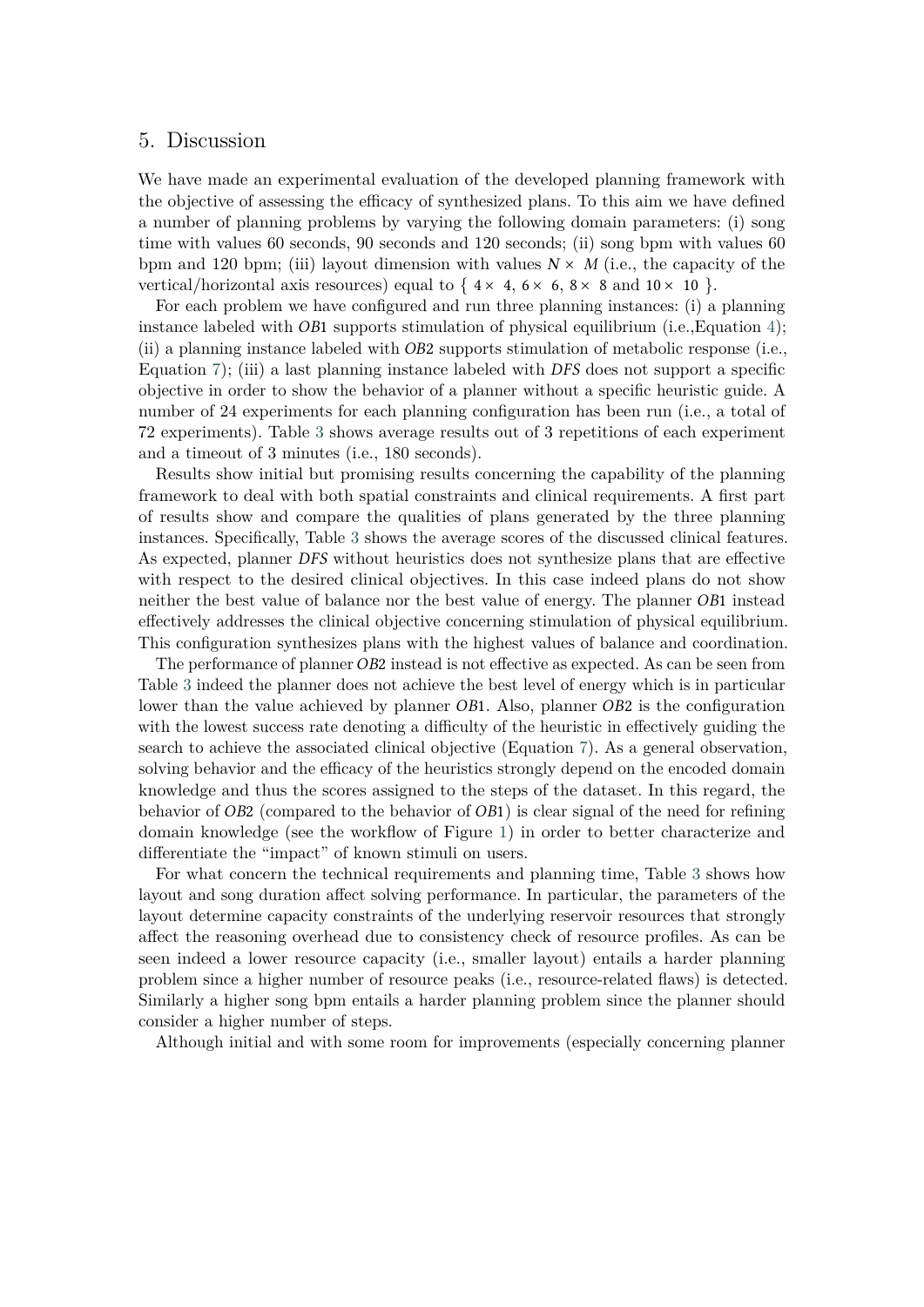2), the experimental assessment shows promising results. Experiments show the capability of "tailoring" the general-purpose search of the (timeline-based) planning framework to different clinical objectives. These results therefore represent a solid basis to further improve the reasoning capabilities of the framework and incrementally address a wider set of clinical objectives and features.

# 6. Conclusions

The paper has described an ongoing work about the use of timeline-based planning for the synthesis of personalized rehabilitation exercise programs. An experimental evaluation has shown the technical feasibility of the developed framework. Next steps will focus on improving the solving capabilities of the framework and performing experiments with real users. In this regard, this work lays the foundations for the integration of learning mechanisms suitable to "specialize" and improve solving performance. We plan to integrate data from real users to automatically synthesize "specialized heuristics" and pruning mechanism to reduce planning time.

# Acknowledgments

This work is supported by "SI-Robotics: SocIal ROBOTICS for active and healthy ageing" project (Italian M.I.U.R., PON – Ricerca e Innovazione 2014-2020 – G.A. ARS01\_01120).

# References

- [1] A. W. Group, The 2021 ageing report: Economic budgetary projections for the eu member states (2019-2070), 2021.
- <span id="page-15-0"></span>[2] O. Vermesan, A. Bröring, E. Tragos, M. Serrano, D. Bacciu, S. Chessa, C. Gallicchio, A. Micheli, M. Dragone, A. Saffiotti, P. Simoens, F. Cavallo, R. Bahr, Internet of robotic things : converging sensing/actuating, hypoconnectivity, artificial intelligence and IoT Platforms, in: Cognitive hyperconnected digital transformation : internet of things intelligence evolution, 2017, pp. 1–35.
- <span id="page-15-1"></span>[3] M. El Kamali, L. Angelini, M. Caon, G. Andreoni, O. A. Khaled, E. Mugellini, Towards the NESTORE e-Coach, Proceedings of the 2018 ACM International Joint Conference and 2018 International Symposium on Pervasive and Ubiquitous Computing and Wearable Computers - UbiComp '18 (2018).
- <span id="page-15-2"></span>[4] D. Casey, H. Felzmann, G. Pegman, C. Kouroupetroglou, K. Murphy, A. Koumpis, S. Whelan, What People with Dementia Want: Designing MARIO an Acceptable Robot Companion, in: K. Miesenberger, C. Bühler, P. Penaz (Eds.), Computers Helping People with Special Needs, Springer, 2016, pp. 318–325.
- <span id="page-15-3"></span>[5] S. Coradeschi, A. Cesta, G. Cortellessa, L. Coraci, J. Gonzalez, L. Karlsson, F. Furfari, A. Loutfi, A. Orlandini, F. Palumbo, F. Pecora, S. von Rump, A. Štimec, J. Ullberg, B. Ötslund, GiraffPlus: Combining social interaction and long term monitoring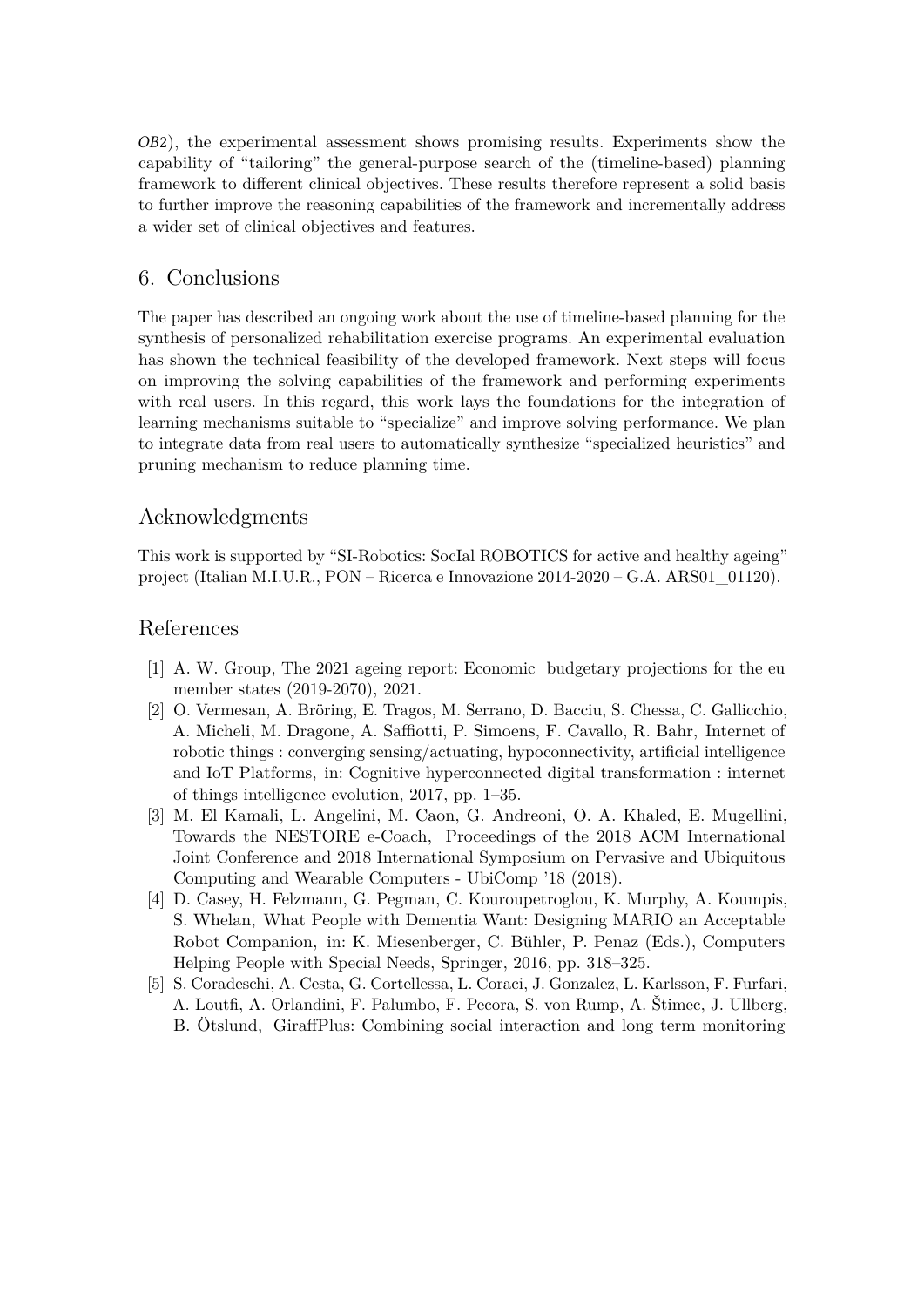for promoting independent living, in: The 6th International Conference on Human System Interactions (HSI), 2013, pp. 578–585.

- <span id="page-16-0"></span>[6] A. Umbrico, A. Cesta, G. Cortellessa, A. Orlandini, A holistic approach to behavior adaptation for socially assistive robots, International Journal of Social Robotics (2020).
- <span id="page-16-1"></span>[7] R. De Benedictis, A. Umbrico, F. Fracasso, G. Cortellessa, A. Orlandini, A. Cesta, A Two-Layered Approach to Adaptive Dialogues for Robotic Assistance, in: RO-MAN. The 29th IEEE International Symposium on Robot and Human Interactive Communication, 2020.
- <span id="page-16-2"></span>[8] R. de la Torre, S. de Sola, G. Hernandez, M. Farré, J. Pujol, J. Rodriguez, J. M. Espadaler, K. Langohr, A. Cuenca-Royo, A. Principe, L. Xicota, N. Janel, S. Catuara-Solarz, G. Sanchez-Benavides, H. Bléhaut, I. Dueñas-Espín, L. del Hoyo, B. Benejam, L. Blanco-Hinojo, S. Videla, M. Fitó, J. M. Delabar, M. Dierssen, Safety and efficacy of cognitive training plus epigallocatechin-3-gallate in young adults with down's syndrome (tesdad): a double-blind, randomised, placebo-controlled, phase 2 trial, The Lancet Neurology 15 (2016) 801 – 810. doi[:https://doi.org/10.1016/](http://dx.doi.org/https://doi.org/10.1016/S1474-4422(16)30034-5) [S1474-4422\(16\)30034-5.](http://dx.doi.org/https://doi.org/10.1016/S1474-4422(16)30034-5)
- <span id="page-16-3"></span>[9] G. Levy, The Relationship of Parkinson Disease With Aging, Archives of Neurology 64 (2007) 1242–1246. doi[:10.1001/archneur.64.9.1242.](http://dx.doi.org/10.1001/archneur.64.9.1242)
- <span id="page-16-4"></span>[10] K. R. Chaudhuri, N. Titova, Societal Burden and Persisting Unmet Needs of Parkinson's Disease, European Neurological Review 14 (2019) 28–35.
- <span id="page-16-5"></span>[11] S. Keus, E. Hendriks, B. Bloem, KNGF guidelines for physical therapy in patients with Parkinson's disease, Dutch J Physiother 114 (2004).
- <span id="page-16-6"></span>[12] A. G. Robinson, A. M. Dennett, D. A. Snowdon, Treadmill training may be an effective form of task-specific training for improving mobility in people with Parkinson and disease and multiple sclerosis: a systematic review and meta-analysis, Physiotherapy 105 (2019) 174–186.
- <span id="page-16-7"></span>[13] R. Bevilacqua, E. Maranesi, M. Di Rosa, R. Luzi, E. Casoni, N. Rinaldi, R. Baldoni, F. Lattanzio, V. Di Donna, G. Pelliccioni, G. R. Riccardi, Rehabilitation of older people with Parkinson's disease: an innovative protocol for RCT study to evaluate the potential of robotic-based technologies, BMC neurology 20 (2020) 186–186. doi[:10.1186/s12883-020-01759-4.](http://dx.doi.org/10.1186/s12883-020-01759-4)
- <span id="page-16-8"></span>[14] M. dos Santos Delabary, I. G. Komeroski, E. P. Monteiro, R. R. Costa, A. N. Haas, Effects of dance practice on functional mobility, motor symptoms and quality of life in people with parkinson's disease: a systematic review with meta-analysis, Aging Clinical and Experimental Research 30 (2018) 727–735. doi[:10.1007/s40520-017-0836-2.](http://dx.doi.org/10.1007/s40520-017-0836-2)
- <span id="page-16-9"></span>[15] A. M. Carapellotti, R. Stevenson, M. Doumas, The efficacy of dance for improving motor impairments, non-motor symptoms, and quality of life in Parkinson's disease: A systematic review and meta-analysis, PLOS ONE 15 (2020) 1–28.
- <span id="page-16-10"></span>[16] D. Volpe, M. Signorini, A. Marchetto, T. Lynch, M. E. Morris, A comparison of Irish set dancing and exercises for people with Parkinson's disease: A phase II feasibility study, BMC Geriatrics 13 (2013) 54.
- <span id="page-16-11"></span>[17] N. Muscettola, HSTS: Integrating Planning and Scheduling, in: Zweben, M. and Fox, M.S. (Ed.), Intelligent Scheduling, Morgan Kauffmann, 1994.